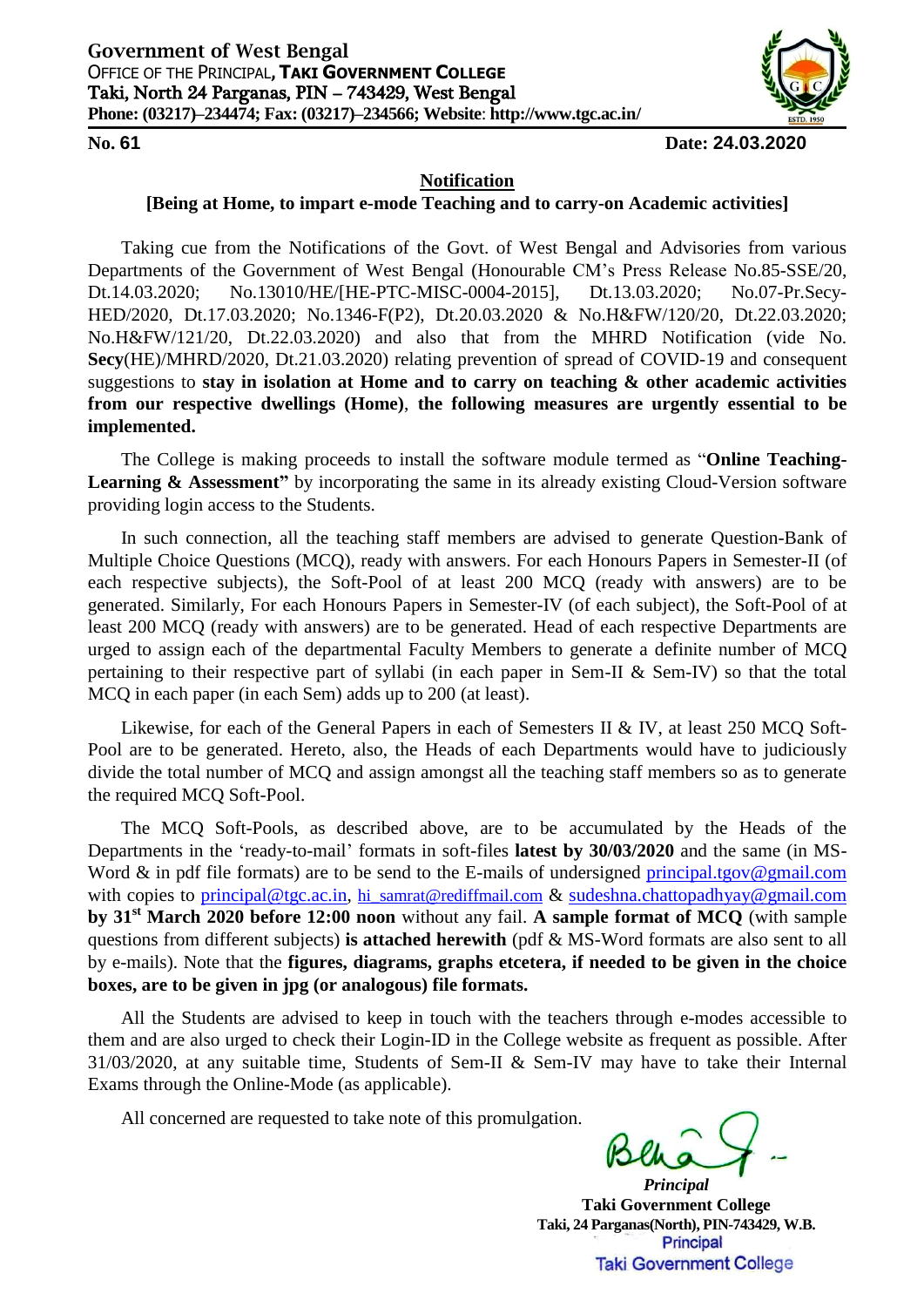

## **Semester-** ………..**; Subject:**……………………….**; Paper (with Code):**………………………..…………

| Q.1 | The Cross Product AxB with Sin(0) would produce results equal to |     |    |  |  |  |  |
|-----|------------------------------------------------------------------|-----|----|--|--|--|--|
|     |                                                                  |     |    |  |  |  |  |
|     | A.B                                                              | AxB | AB |  |  |  |  |
| Ans |                                                                  |     |    |  |  |  |  |

| Q <sub>2</sub> | Transformer is the device that works on the principle of |                  |              |                |             |  |  |  |
|----------------|----------------------------------------------------------|------------------|--------------|----------------|-------------|--|--|--|
|                | (A)                                                      | $\mathbf{B}$     |              |                | E)          |  |  |  |
|                | Lenz's law                                               | Mutual induction | Motional emf | Self induction | Gauss's law |  |  |  |
| Ans.           | ΈB                                                       |                  |              |                |             |  |  |  |

| Q.3  | Which graph below represent Cosine function |             |  |        |   |  |  |
|------|---------------------------------------------|-------------|--|--------|---|--|--|
|      |                                             |             |  |        | н |  |  |
|      |                                             | $\sim$<br>÷ |  | $-\pi$ | z |  |  |
| Ans. | Έ                                           |             |  |        |   |  |  |

| 0.4  | A function in which the degree of the Numerator is Greater than the degree of the Denominator is |                                          |          |                    |                     |  |
|------|--------------------------------------------------------------------------------------------------|------------------------------------------|----------|--------------------|---------------------|--|
|      |                                                                                                  | в                                        |          | (D)                | (E)                 |  |
|      |                                                                                                  | A proper function   An improper function | Equation | Algebraic relation | Inequality relation |  |
| Ans. | ΈB                                                                                               |                                          |          |                    |                     |  |

| Q.5  | The chemical reactivities and chemical combinations depend upon |                 |                      |                          |      |  |  |
|------|-----------------------------------------------------------------|-----------------|----------------------|--------------------------|------|--|--|
|      | A)                                                              | ы               |                      |                          | LE)  |  |  |
|      | <b>Physical Property</b>                                        | Avogadro number | Elements' separation | Electronic configuration | None |  |  |
| Ans. |                                                                 |                 |                      |                          |      |  |  |

| Q.6  | All the information about the function of a cell and its genetic structure is stored in |           |         |            |               |  |  |
|------|-----------------------------------------------------------------------------------------|-----------|---------|------------|---------------|--|--|
|      | A)                                                                                      | ΈB)       |         |            | E.            |  |  |
|      | Tissue                                                                                  | Cell wall | Cytosol | <b>DNA</b> | T-Lymphocytes |  |  |
| Ans. |                                                                                         |           |         |            |               |  |  |